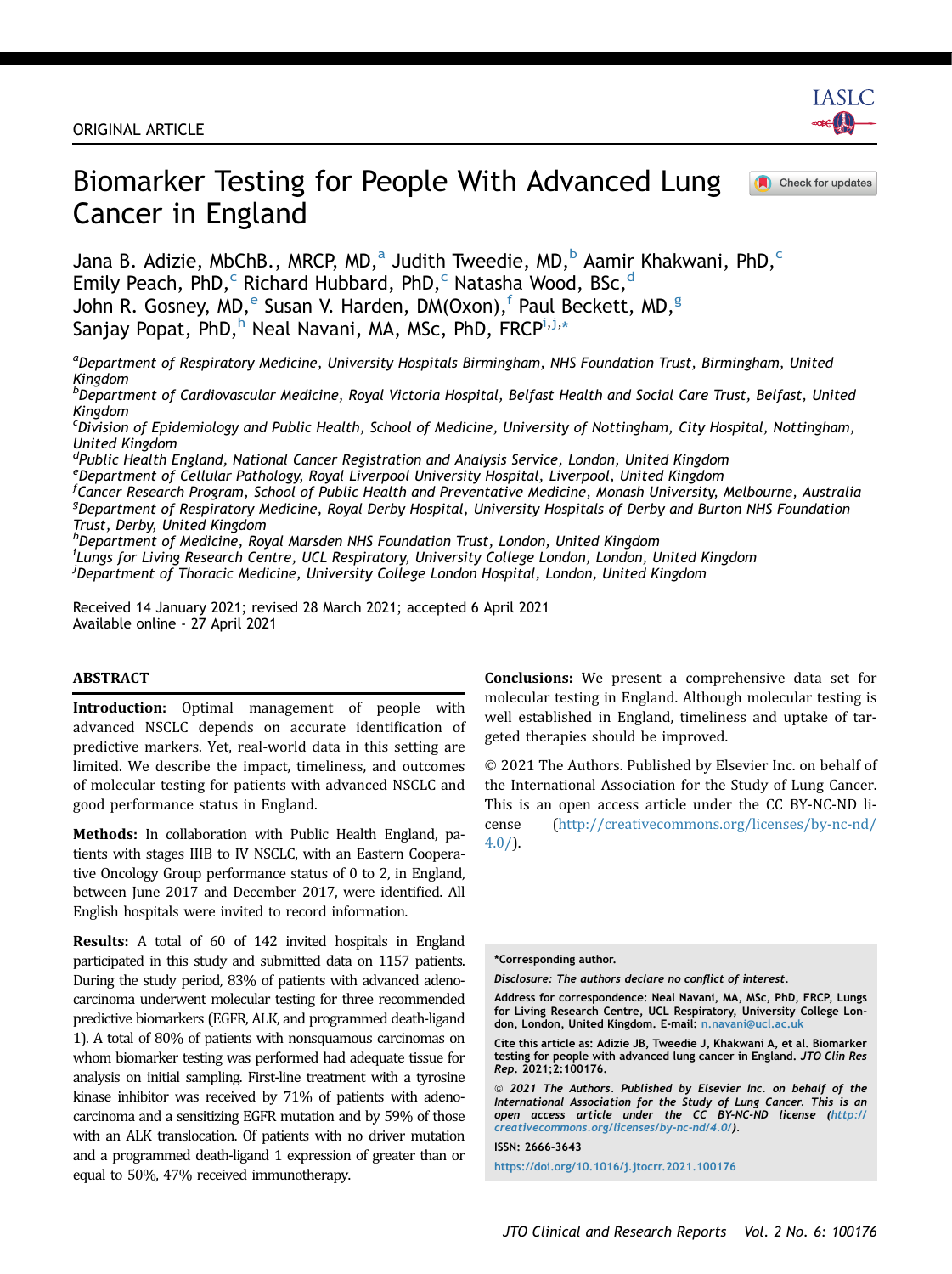Keywords: Non–small cell lung cancer; Mutation testing; Biomarkers; Targeted therapy; Personalized medicine

# Introduction

Until recently, treatment options for patients with advanced NSCLC were limited to platinum doublet chemotherapy combinations. Nevertheless, the discovery of drugs targeted at tumors with single genetic drivers, such as mutations, insertions, and deletions in the EGFR gene and rearrangements of the ALK gene, has become pivotal to the management of such patients.<sup>[1](#page-7-0)</sup> Clinical trials have revealed improved progression-free survival with targeted therapy compared with chemotherapy, and such therapies are generally better tolerated than conventional chemotherapy. $2-4$  The newest class of approved drugs for patients with advanced NSCLC is immune checkpoint inhibitors. Important improvement in overall survival has been revealed with pembrolizumab in patients whose tumors have a programmed death-ligand 1 (PD-L1) expression level greater than 50%, but without EGFR or ALK alteration compared with chemotherapy alone. $5$  On the basis of this evidence, current U.K. and international guidelines recommend that all patients with nonsquamous NSCLC undergo testing at diagnosis for EGFR "mutations," ALK, ROS-1, NTRK rearrangements, and PD-L1 expression as a minimum to identify patients suitable for first-line targeted therapy.<sup>[6](#page-8-0)</sup>

Data from the National Lung Cancer Audit (NLCA) in 2019 reveal that the 1-year survival of those with advanced NSCLC is 1[7](#page-8-1)% in England and Wales.<sup>7</sup> Despite major advances in treatment, this figure is unchanged from 2015. Contributing factors include the recognized gap between clinical guidelines and their real-world implementation with observational data revealing molecular testing rates as low as  $30\%$ .<sup>[8](#page-8-2)</sup> Although there is a wealth of clinical trial data in this area, information from the real-world setting is limited. Moreover, the most real-world evidence studies have been based on claims data with inherent problems of accuracy of clinical coding and lack of clinical detail, such as performance status (PS). Progress for patients with advanced NSCLC requires establishing robust predictive biomarker testing. We report a national study investigating the efficacy and outcomes of biomarker testing in patients with advanced NSCLC in England.

# Materials and Methods

# Data Source and Patient Selection

This observational cross-sectional study included patients diagnosed with lung cancer (International Classification of Disease code C34) pathologically and clinically confirmed as stages IIIB to IVB NSCLC (TNM version 8), with an Eastern Cooperative Oncology Group PS of 0 to 2, in England, between June 2017 and December 2017. Cases were identified by the National Cancer Registration and Analysis Service, Public Health England. A secure dedicated portal created by the NLCA team in collaboration with Public Health England was prepopulated with the identified cases and allocated to each of the 142 NHS trusts in England that see patients with lung cancer on the basis of where they began their lung cancer diagnostic pathway ("place first seen"). All these trusts were invited to record information on at least 15 patients in their allocation. The portal was open from October 2018 to January 2019 for data collection.

#### **Outcomes**

Five important outcomes were defined before data collection by the research team to evaluate the efficacy, timeliness, and outcomes of molecular testing in England.

- 1. The proportion of patients with lung adenocarcinoma that underwent molecular testing from the point of diagnosis to data input. Testing for EGFR, ALK, and PD-L1 was chosen in line with guidance current at the time of the study. The incidence of a positive test was calculated by dividing the number of positive tests by the total number of successful tests. Molecular tests refer to mutations, deletions, and insertions of the EGFR gene. A sensitizing EGFR mutation was defined as those occurring in exon 19 or 21. Exon 20 mutations and other rare mutations were excluded from this group. Rearrangement or fusion of the ALK gene was detected by immunohistochemistry for a fusion protein with or without confirmatory fluorescence in situ hybridization technique. The evaluation of the extent of PD-L1 ligand was by immunohistochemistry. All tests recorded had been performed as per local standard of care.
- 2. Tissue acquisition technique and sample adequacy. The first specimen obtained for initial diagnosis and profiling was evaluated for adequacy as defined by the necessity for a second biopsy.
- 3. Timeliness of testing. This was the time in calendar days between tissue sampling and reporting of the results of molecular testing.
- 4. First-line systemic therapy of patients with successful molecular testing. Treatment was categorized by pathologic and molecular subtypes.
- 5. Median survival of patients with stages IIIB to IVB adenocarcinoma. Survival was defined from the date of first sample to date of death and was analyzed according to the results of molecular testing. The median follow-up time from the first sample was 225 days with an interquartile range (IQR) of 87 to 438 days.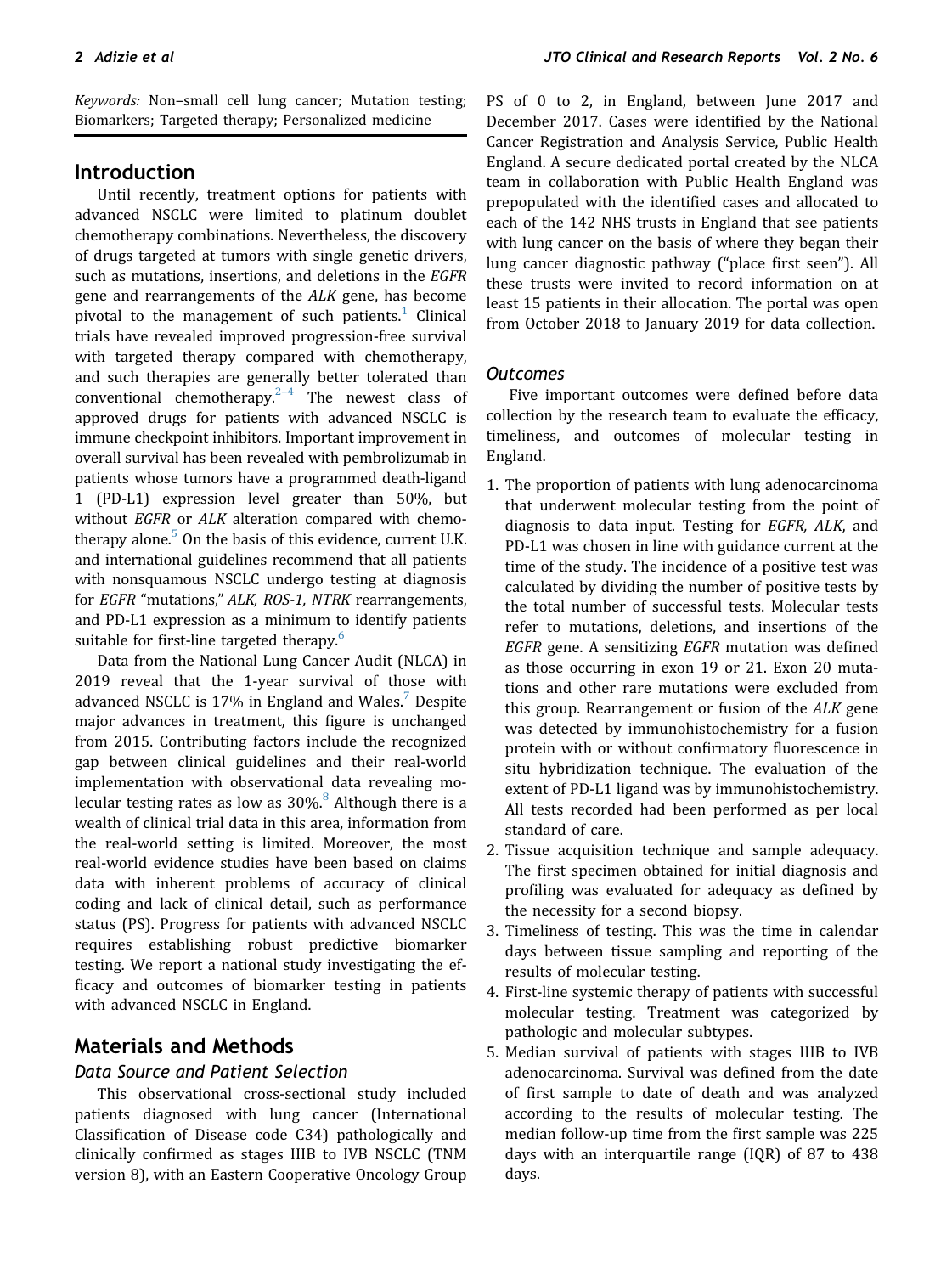<span id="page-2-0"></span>

| Table 1. Characteristics of Patients With Advanced Lung<br>Cancer |     |      |  |
|-------------------------------------------------------------------|-----|------|--|
| Category                                                          | Ν   | %    |  |
| Sex                                                               |     |      |  |
| <b>Female</b>                                                     | 512 | 44.3 |  |
| Male                                                              | 645 | 55.8 |  |
| Age, y                                                            |     |      |  |
| $65$                                                              | 353 | 30.5 |  |
| 65-80                                                             | 674 | 58.3 |  |
| >80                                                               | 130 | 11.2 |  |
| Performance status                                                |     |      |  |
| 0                                                                 | 276 | 23.9 |  |
| 1                                                                 | 597 | 51.6 |  |
| $\overline{2}$                                                    | 284 | 24.6 |  |
| Stage                                                             |     |      |  |
| <b>IIIB</b>                                                       | 200 | 17.3 |  |
| IV                                                                | 957 | 82.7 |  |
| <b>NSCLC</b> subtype                                              |     |      |  |
| Adenocarcinoma                                                    | 758 | 65.5 |  |
| Squamous cell carcinoma                                           | 268 | 23.2 |  |
| Adenosquamous carcinoma                                           | 11  | 1.0  |  |
| Large cell neuroendocrine carcinoma                               | 26  | 2.3  |  |
| Other                                                             | 8   | 0.7  |  |
| Not otherwise specified                                           | 44  | 3.8  |  |
| <b>Unknown</b>                                                    | 42  | 3.6  |  |

# Statistical Analysis

Management of data and statistical analysis were performed using STATA version 15 (StataCorp). Multivariate logistic regression was used to evaluate the predictive factors for requiring a second biopsy. Regression analyses were also used to evaluate whether the method of tissue sampling, or whether EGFR testing occurred on site, influenced the odds of the time between biopsy and availability of results of molecular testing being more than three weeks. Results were presented as OR and adjusted for age, PS, and stage. Kaplan-Meier survival estimates were obtained for patients diagnosed with adenocarcinoma categorized by molecular test result.

# Results

A total of 60 English trusts submitted data on 1157 patients that met the inclusion criteria. Patient de-mographics are summarized in [Table 1](#page-2-0). More than half of the cohort were 65 to 80 years old with approximately one-third less than 65 years old. There was a higher proportion of male (55.8%) to female (44.3%) patients. In addition, 17.3% had stage IIIB NSCLC and 82.7% had stage IV. Furthermore, two-thirds of the patients had a PS of 0 to 1 (76%) leaving 24% with a PS of 2. A total of 66% had a histologic diagnosis of adenocarcinoma.

# Molecular Testing

Excluding missing data, 558 of 758 patients (74%) with advanced lung adenocarcinoma received testing for all three recommended biomarkers (EGFR, ALK, and PD-L1). The most common molecular test performed in 701 of 758 patients (92%) was for EGFR. Testing was successful in most patients from the time of diagnosis to data input into the portal (98% for EGFR, 99% for ALK, and 95% for PD-L1). Of patients tested with lung adenocarcinoma, 10% (76 of 701) had an activating EGFR mutation, 4% (24 of 606) were ALK positive, and PD-L1 expression was greater than or equal to 50% in 38% (252 of 659) of patients ([Table 2\)](#page-2-1). Of patients whose tumors did not have a genetic driver (EGFR wildtype and ALK negative), PD-L1 expression was evaluated in 80% (846 of 1054). PD-L1 expression according to EGFR and ALK results is found in [Table 3.](#page-3-0) A total of 15% of patients with a sensitizing EGFR mutation had PD-L1 expression greater than or equal to 50% compared with 43% of *EGFR* wild-type patients with high PD-L1 ( $p$ )  $< 0.001$ ).

# Tissue Acquisition Technique and Diagnostic Sample Adequacy

The methods of sample acquisition for patients with advanced NSCLC are illustrated in [Table 4.](#page-3-1) In approximately one-third, tissue was obtained by means of radiologically guided biopsy of lung or supraclavicular lymph nodes, with the next most common method being endobronchial ultrasound-guided transbronchial needle aspiration (EBUS-TBNA) (24%). Sampling by means of pleural biopsy or fluid aspiration was conducted in 11% of patients, the vast majority by means of the latter (74%). Of 742 patients on whom molecular testing was

<span id="page-2-1"></span>

| Table 2. Frequency and Outcomes of Predictive Marker Testing in Patients With Advanced Lung Adenocarcinoma ( $N = 758$ ) |                                  |                                    |                                           |                   |
|--------------------------------------------------------------------------------------------------------------------------|----------------------------------|------------------------------------|-------------------------------------------|-------------------|
|                                                                                                                          | EGFR                             | ALK                                | PD-L1                                     |                   |
| Number tested, n (%)                                                                                                     | 701 (92)                         | 606(80)                            | 659 (87)                                  |                   |
| % with successful testing                                                                                                | 98                               | 99                                 | 95                                        |                   |
| Results                                                                                                                  | 10% with sensitizing<br>mutation | 4.0% with rearrangement<br>present | TPS $< 1\%$<br>TPS 1%-49%<br>$TPS > 50\%$ | 33%<br>24%<br>38% |

PD-L1, programmed death-ligand 1; TPS, tumor proportion score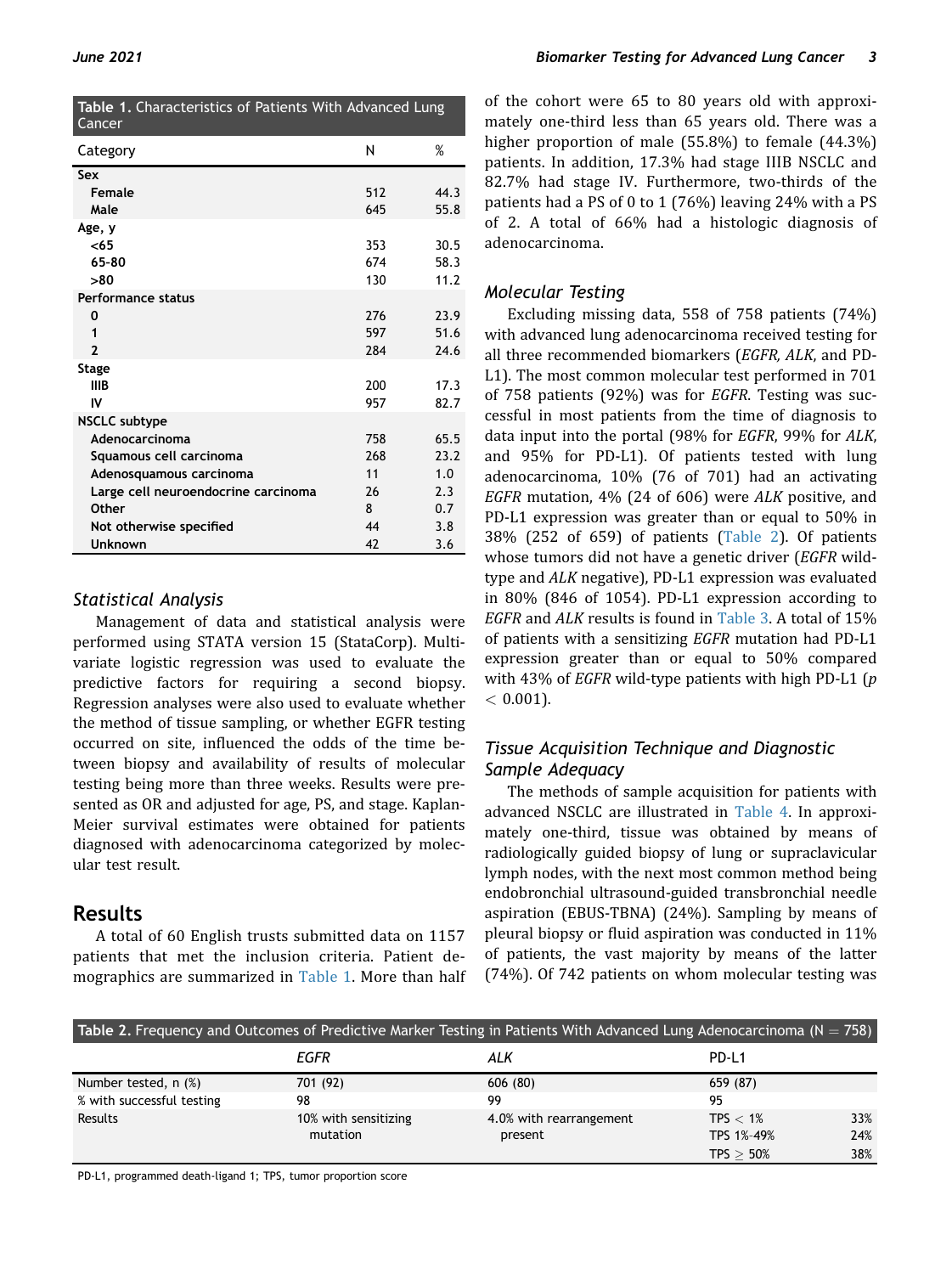<span id="page-3-0"></span>

| <b>Table 3. PD-L1 Status by EGFR and ALK Test Status</b> |              |         |        |         |               |
|----------------------------------------------------------|--------------|---------|--------|---------|---------------|
|                                                          | PD-L1 Status |         |        |         |               |
| <b>EGFR and ALK Status</b>                               | PD-L1 Failed | $< 1\%$ | 1%-49% | $>$ 50% | PD-L1 Unknown |
| Sensitizing EGFR mutation                                | 4            | 25      | 28     | Ω       | 10            |
| ALK positive                                             |              | 8       |        | 10      |               |
| EGFR wild-type and ALK negative                          | 18           | 161     | 115    | 207     | 28            |
| EGFR wild-type and ALK unknown                           | 6            | 30      | 21     | 45      | 18            |
| ALK negative and EGFR unknown                            |              | 6       |        |         |               |

PD-L1, programmed death-ligand 1.

performed, 591 (80%) had adequate tissue for analysis on initial sampling. A total of 133 patients (18%) required a second biopsy [\(Fig. 1\)](#page-4-0).

The results of a multivariate analysis exploring predictive factors for the requirement of a second biopsy are found in [Table 5.](#page-4-1) The likelihood of requiring a second biopsy was not associated with sex, PS, or stage. Older patients were significantly less likely to have a second biopsy (adjusted OR for  $>80$  y compared with  $<$  65 y: 0.20 [95% confidence interval: 0.07–0.59]). There was a significantly increased likelihood of requiring a second biopsy if initial sampling was by means of pleural biopsy or aspiration (most being by means of aspiration) with an adjusted OR of 2.37 (95% confidence interval: 1.20– 4.70).

#### Timeliness of Testing

The median time from tissue acquisition to results of EGFR "mutational" analysis being available was 18 days (IQR: 14–21), for ALK rearrangement 17 days (IQR: 13– 24), and for assessment of PD-L1 expression also 17 days. Using a multivariable logistic regression model, the likelihood of time from biopsy to availability of molecular results being more than 3 weeks was not significantly associated with age, PS, stage, sampling technique, or whether EGFR testing was on site.

<span id="page-3-1"></span>

| Table 4. Methods of Sample Acquisition                                                                   |                        |      |  |
|----------------------------------------------------------------------------------------------------------|------------------------|------|--|
| Sample Acquisition Technique                                                                             | Number $(N =$<br>1157) | %    |  |
| Radiology-guided biopsy of lung or<br>supraclavicular lymph nodes                                        | 356                    | 30.8 |  |
| <b>FRUS-TRNA</b>                                                                                         | 273                    | 23.6 |  |
| Bronchoscopic biopsy                                                                                     | 212                    | 18.3 |  |
| Mediastinoscopy, surgical lung resection,<br>biopsy of other metastatic site, blood<br>sample, and other | 155                    | 13.4 |  |
| Thoracoscopy pleural biopsy, image-guided<br>pleural biopsy, pleural fluid aspiration                    | 127                    | 11.0 |  |
| Unknown                                                                                                  | 34                     | 2.9  |  |

EBUS-TBNA, endobronchial ultrasound-guided transbronchial needle aspiration.

### First-Line Treatment for Patients With Advanced Lung Adenocarcinoma

The treatments received by patients with advanced lung adenocarcinoma are summarized in [Figure 2.](#page-5-0) Of patients with a sensitizing EGFR mutation, 54 of 76 (71%) received a first-line tyrosine kinase inhibitor (TKI) compared with 16 of 27 (59%) of those that were ALK positive. No genetic driver was detected in 1054 patients; the treatments received by these are found in [Figure 3](#page-6-0). In those whose tumors had a PD-L1 expression level of greater than or equal to 50%, 52 of 325 (16%) received first-line chemotherapy and 154 of 325 (47%) immunotherapy.

### **Survival**

Of the 1088 patients for whom complete data were available, the median survival was 7.2 months. Kaplan-Meier estimates categorized by molecular testing reveal that survival was significantly improved for patients with an EGFR sensitizing mutation compared with those without a sensitizing mutation (12 mo versus 7 mo) ([Fig. 4\)](#page-6-1). As more than half of the patients with an ALK translocation were still alive at the time of data extraction, median survival estimates could not be calculated for this subgroup.

#### **Discussion**

To our knowledge, this is the first national study of biomarker testing for patients with advanced NSCLC to include every treating unit. Often detected oncogenic drivers are present in approximately one-quarter of adenocarcinomas, and these tumors are targetable with approved drugs.<sup>[9](#page-8-3)</sup> Therefore, optimal management of this subgroup of patients is essential to achieving improved overall survival outcomes.

There are three key findings from this study. First, a high proportion of patients (83%) in this study cohort underwent testing for EGFR, ALK, and PD-L1 status, revealing testing is embedded in practice in England. In addition, the testing rates we report here compare favorably with previously published population-based studies. A retrospective study reported that testing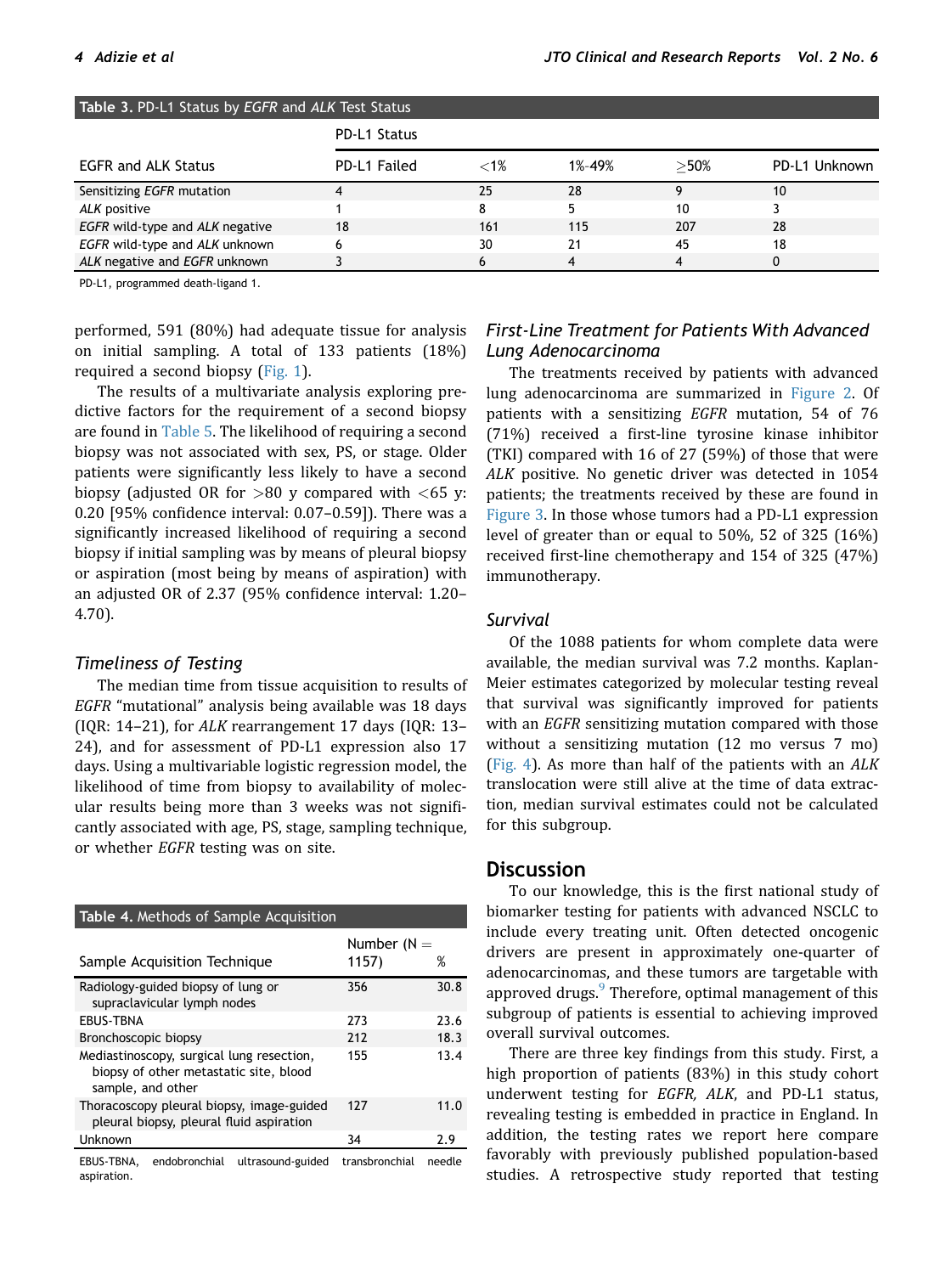<span id="page-4-0"></span>

Figure 1. Biomarker testing in advanced NSCLC.

<span id="page-4-1"></span>

| Table 5. Multivariate Model of Predictors for Requiring a Second Biopsy                                                |                                             |                   |  |
|------------------------------------------------------------------------------------------------------------------------|---------------------------------------------|-------------------|--|
| Model Parameter                                                                                                        | Unadjusted OR (95% Adjusted OR (95%)<br>CI) | CI)               |  |
| Sex                                                                                                                    |                                             |                   |  |
| Female                                                                                                                 |                                             |                   |  |
| Male                                                                                                                   | $0.99(0.67-1.46)$                           | $1.10(0.73-1.64)$ |  |
| Age, y                                                                                                                 |                                             |                   |  |
| $<$ 65                                                                                                                 |                                             |                   |  |
| $65 - 80$                                                                                                              | $0.80(0.53-1.21)$                           | $0.76(0.50-1.16)$ |  |
| > 80                                                                                                                   | $0.19(0.06-0.56)$                           | $0.20(0.07-0.59)$ |  |
| Performance status                                                                                                     |                                             |                   |  |
| 0                                                                                                                      |                                             |                   |  |
|                                                                                                                        | $0.83(0.53-1.31)$                           | $0.88(0.55-1.40)$ |  |
| $\mathcal{P}$                                                                                                          | $0.58(0.32-1.05)$                           | $0.68(0.36-1.27)$ |  |
| Stage                                                                                                                  |                                             |                   |  |
| <b>IIIB</b>                                                                                                            |                                             |                   |  |
| IV                                                                                                                     | $1.08(0.65-1.81)$                           | $0.92(0.53-1.59)$ |  |
| Sample method                                                                                                          |                                             |                   |  |
| <b>EBUS-TBNA</b>                                                                                                       |                                             |                   |  |
| Radiology-guided lung biopsy                                                                                           | $0.91(0.54-1.53)$                           | $0.96(0.56-1.62)$ |  |
| Bronchoscopic biopsy                                                                                                   | $0.65(0.33-1.26)$                           | $0.71(0.36-1.39)$ |  |
| Thoracoscopic pleural biopsy, image-guided pleural biopsy, pleural aspiration                                          | $1.99(1.04-3.80)$                           | $2.37(1.20-4.70)$ |  |
| Mediastinoscopy, surgical lung resection, biopsy of other metastatic site, blood sample, 1.11 (0.58-2.13)<br>and other |                                             | $1.27(0.64-2.50)$ |  |

CI, confidence interval; EBUS-TBNA, endobronchial ultrasound-guided transbronchial needle aspiration.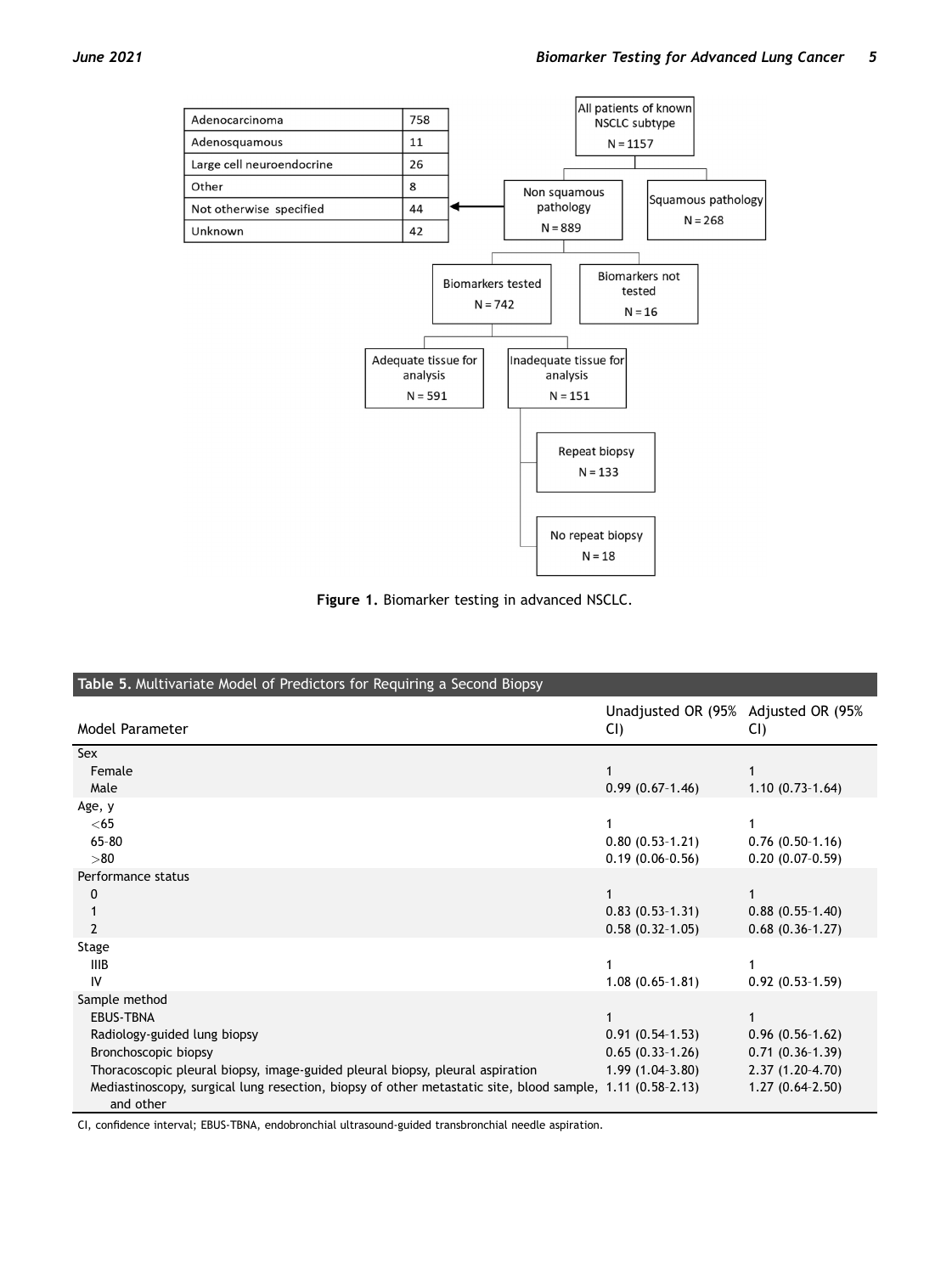<span id="page-5-0"></span>

Figure 2. Treatment patterns for biomarker-positive patients with advanced lung adenocarcinoma. TKI, tyrosine kinase inhibitor.

rates in eight countries varied between 43% in Brazil and 85% in Taiwan, between 2011 and  $2013.<sup>10</sup>$  $2013.<sup>10</sup>$  $2013.<sup>10</sup>$  A more recent study conducted in the United States quoted rates of approximately  $70\%$ .<sup>[11](#page-8-5)</sup> The data we report here indicate that, in this population, only 4% of tests failed. This suggests that, when adequate tissue is acquired, diagnostic processes are appropriate. Nevertheless, it is likely that this rate is an underestimate. Genotyping technologies implemented by laboratories on the country vary in effectiveness at identifying mutant alleles at low tumor amounts. Laboratories that use next-generation sequencing techniques use more stringent metrics than those that use mutation-specific technologies, which may lead to false-negative results in the latter.

Second, even when a targetable genetic driver was present, only 68% of patients received appropriate, guideline-recommended first-line treatment. In addition, of those patients with tumors in which no such driver was present, but expression of PD-L1 was greater than 50%, less than half received immunotherapy. In the aforementioned multinational study, the rate of targeted first-line treatment of patients whose tumors tested positive for EGFR mutations or ALK rearrangements had varied from 30% in Germany to 89% in Japan.<sup>[10](#page-8-4)</sup> Nevertheless, a more recent study performed in Germany reported a targeted therapy treatment rate of up to 92%.<sup>[8](#page-8-2)</sup> It should be noted that these studies included

all patients with advanced NSCLC unlike our cohort of patients with optimal PS of 0 to 2. Our findings equate to approximately 350 eligible patients per year in England missing out on the benefits of targeted/immune checkpoint therapies, including longer progression-free survival and avoidance of side effects.

Third, this study revealed that timeliness of testing in England also requires improvement. The median time from tissue acquisition to availability of results of EGFR testing was 18 days, a delay which might explain why some patients with a targetable mutation do not receive a first-line TKI. This delay is in keeping with the findings of the NLCA's 2019 organizational audit. In this survey, 101 participating NHS trusts in England and Wales reported a turnaround time from biopsy to availability EGFR and ALK testing results of between 1 and 21 days and 93 centers reported a similar range for PD-L1 testing.<sup>[12](#page-8-6)</sup> Delays in PD-L1 testing may also reflect that only a subset of pathologists can perform the evaluation which also may not be available onsite. The data reveal that the 10-day "molecular testing standard" recommended by NHS England's National Optimal Lung Cancer Pathway was achieved by only 37% of NHS trusts. $12,13$  $12,13$  $12,13$ 

There is evidence to reveal that, during this period, the PS of patients with advanced NSCLC deteriorates. Indeed, a study investigating challenges with enrolling patients requiring "biomarker-specific" data into clinical trials, found that declining PS led to most screen failures in those who did not require a biopsy.<sup>[14](#page-8-8)</sup> In addition, recent published data reveal that as many as 20% of mutation-positive patients eligible for TKI treatment receive conventional chemotherapy as a result of being unable to wait for results before commencing treatment, thereby missing out on optimal therapy.<sup>[8](#page-8-2)</sup>

In addition to delays in biomarker results, deviations from guideline-recommended first-line treatment may also be attributed to delays in access to oncologists. Furthermore, clinician attitudes to prescribing novel therapies have been found to contribute to treatment rates. An online self-reported survey from oncologists in 10 countries suggested that testing occurred for 81% of patients with advanced NSCLC. Surprisingly, less than half responded that their treatment decisions were influenced by detected mutations and 23% stated that EGFR mutation status did not affect first-line therapy decisions. $15$ 

#### Strengths and Limitations

Before this study, there were limited national data on the management of patients with advanced NSCLC. The strength of this cohort study lies in the clinical data it has captured, particularly the assessment of PS and mode of tissue acquisition which other large databases often lack. Nevertheless, we acknowledge that only 60 of 142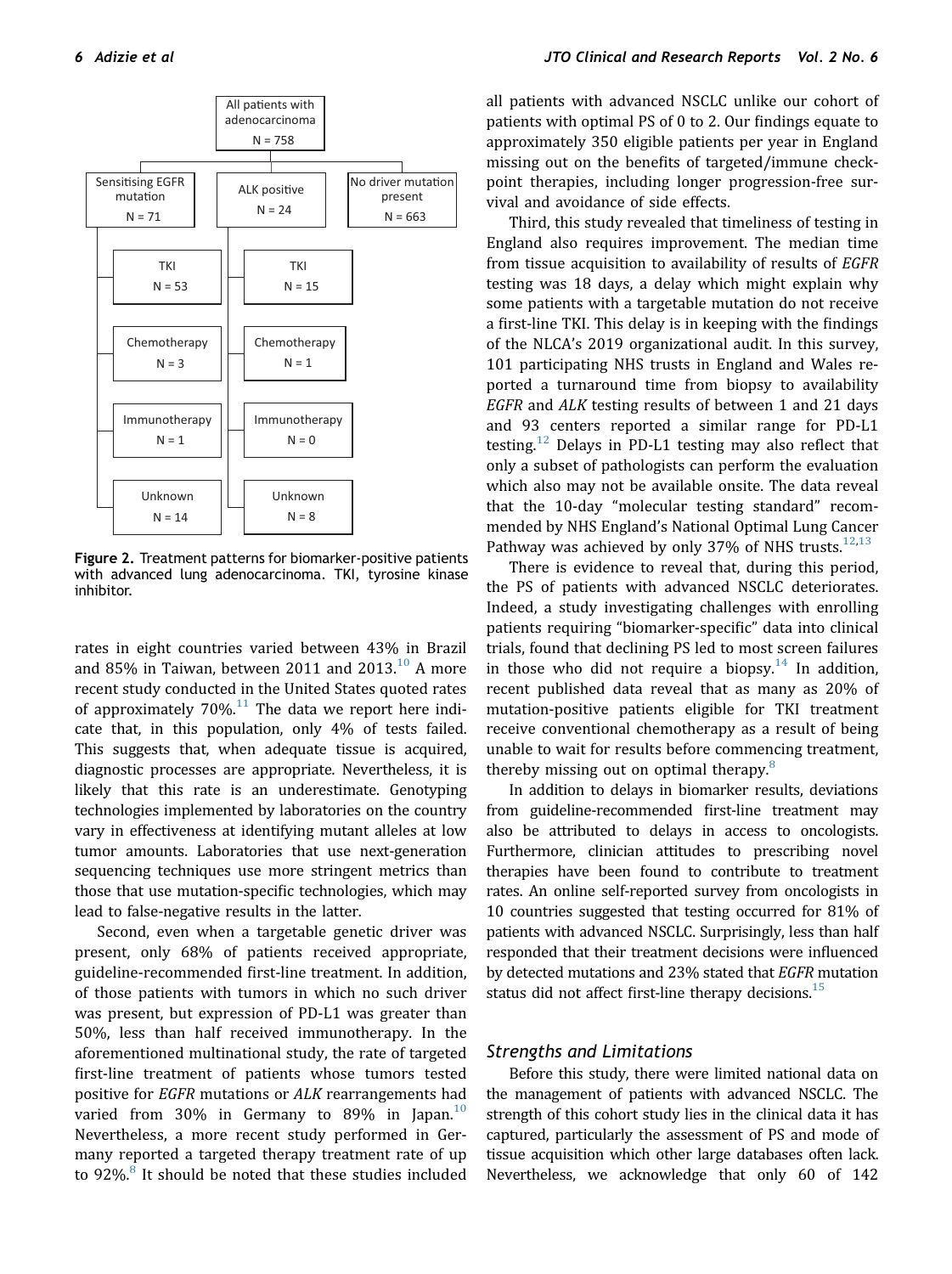<span id="page-6-0"></span>

Figure 3. Treatment patterns for patients with no driver mutations detected. PD-L1, programmed death-ligand 1; TKI, tyrosine kinase inhibitor.

<span id="page-6-1"></span>

Figure 4. Survival of patients with lung adenocarcinoma according to predictive biomarkers ( $n = 740$ ), in which "analysis time" on the x-axis is found in days and survival probability on the y-axis is found as a number between 0 and 1 (in which,  $1 =$  certain). Of 758 lung adenocarcinoma, 18 cases had missing survival data. PD-L1, programmed deathligand 1.

hospitals uploaded data to the portal and participating trusts were asked to record data on a minimum of 15 patients. The patients selected by trusts may have introduced a selection bias. It is possible that data may differ in the trusts that did not respond. In addition, the retrospective nature of the audit may be subject to confounding and recall bias. Lastly, and similar to previous observational surveys of molecular testing, our results do not account for patient preference and contraindications to treatment. The data we present do, however, provide an important snapshot of current practice.

The results of our study are in keeping with a recently published international survey conducted by the International Association of the Study of Lung Cancer.<sup>[16](#page-8-10)</sup> This cited the following barriers to implementation of molecular testing: cost, quality of samples, access, awareness, and turnaround time. In that survey, one-third of the respondents were unaware of the most recent guidelines for testing and approximately a half stated that there was no policy to improve quality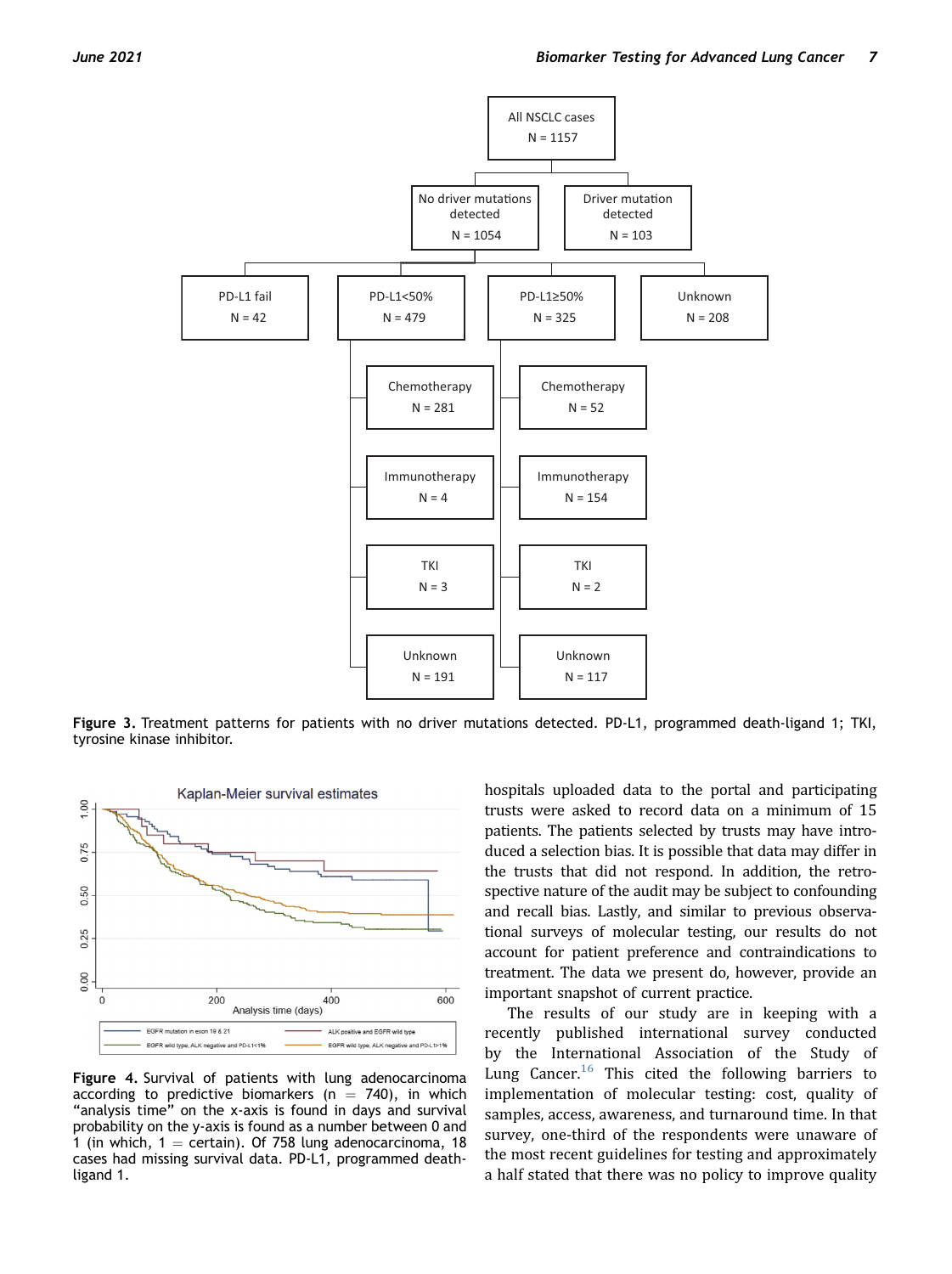in their country. Probably the most often cited challenge to molecular testing is sufficiency of tissue.<sup>[14](#page-8-8)</sup> In 20% of patients in our cohort, the initial biopsy was inadequate for such testing. Previous studies have investigated whether samples procured by minimally invasive techniques such as EBUS-TBNA are sufficient to identify actionable genetic drivers. In our analysis, EBUS-TBNA was not significantly associated with the need for a second biopsy in adjusted regression analyses, providing further evidence that successful molecular testing can be undertaken on EBUS-derived specimens.<sup>[17](#page-8-11)</sup> Nevertheless, it is interesting to note that patients undergoing pleural aspiration are significantly more likely to require additional tissue. This finding is supported by a recent prospective study which revealed that negative pleural fluid cytology is often encountered in patients with malignant pleural effusion. $18$  These data question the value of pleural aspiration as a diagnostic tool in the lung cancer pathway.

Survival of patients with advanced NSCLC remains poor in real-world settings. Nevertheless, international guidelines now recommend testing for an increasing number of potentially targetable genetic alterations, and PD-L1 expression and progress in revealing efficacy of targeting new "molecular subgroups" is occurring rapidly.<sup>[19](#page-8-13)</sup> In May 2020 alone, the Food and Drug Administration approved six new systemic therapies for patients with advanced NSCLC on the basis of molecular testing, including capmatinib for MET exon 14 skip mutations and selpercatinib for RET-fusion–positive tumors. Next-generation sequencing, rather than singlegene testing, will therefore become the standard of care for the molecular testing of advanced NSCLC. To date, this has not been routinely established in England and it remains to be seen whether the excellent testing rates evident in this study can be maintained as more biomarkers are required to guide optimum management.

In conclusion, molecular testing and tailored therapies are central to the management of patients with advanced NSCLC. We highlight that, despite good molecular testing rates in England, there is much room for improvement in timeliness and access to treatment. These data provide an opportunity to make innovations to improve the availability and efficiency of molecular testing and, thereby, survival and quality of life for patients with advanced NSCLC.

# CRediT Authorship Contribution Statement

Neal Navani, Paul Beckett, Susan V. Harden, and Judith Tweedie: Conception and design.

Jana B. Adizie, Aamir Khakwani, and Emily Peach: Statistical analysis.

Jana B. Adizie, Judith Tweedie, Aamir Khakwani, Emily Peach, Richard Hubbard, Natasha Wood, John R. Gosney, Susan V. Harden, Paul Beckett, Sanjay Popat, and Neal Navani: Drafting or revising the work.

Neal Navani: Guarantor of the article, Taking responsibility for the integrity of the work.

# Data Availability

The data are collated, maintained, and quality assured by the National Cancer Registration and Analysis Service, which is part of Public Health England. Access to the data was facilitated by the Public Health England Office for Data Release [\(http://www.ndrs.nhs.uk/](http://www.ndrs.nhs.uk/)).

# Acknowledgments

Neal Navani is supported by an MRC Clinical Academic Research Partnership (MR/T02481X/1). This work was partly undertaken at the University College London Hospitals/University College London which received a proportion of funding from the Department of Health's National Institute for Health Research Biomedical Research Centre's funding scheme. This work uses data that have been provided by patients and collected by the National Health Service as part of their care and support. This is a review of data from a national audit and individual patient consent was not required. All data were collated and maintained by the Cancer Registration and Analysis Service (NCRAS), which is part of Public Health England (PHE). This study was performed in accordance with the Declaration of Helsinki.

# <span id="page-7-0"></span>References

- 1. [Herbst RS, Morgensztern D, Boshoff C. The biology and](http://refhub.elsevier.com/S2666-3643(21)00035-7/sref1) [management of non-small cell lung cancer.](http://refhub.elsevier.com/S2666-3643(21)00035-7/sref1) Nature. [2018;553:446](http://refhub.elsevier.com/S2666-3643(21)00035-7/sref1)–454.
- <span id="page-7-1"></span>2. [Rosell R, Carcereny E, Gervais R, et al. Erlotinib versus](http://refhub.elsevier.com/S2666-3643(21)00035-7/sref2) [standard chemotherapy as](http://refhub.elsevier.com/S2666-3643(21)00035-7/sref2) first-line treatment for Eu[ropean patients with advanced EGFR mutation-positive](http://refhub.elsevier.com/S2666-3643(21)00035-7/sref2) [non-small-cell lung cancer \(EURTAC\): a multicentre,](http://refhub.elsevier.com/S2666-3643(21)00035-7/sref2) [open-label, randomised phase 3 trial.](http://refhub.elsevier.com/S2666-3643(21)00035-7/sref2) Lancet Oncol. [2012;13:239](http://refhub.elsevier.com/S2666-3643(21)00035-7/sref2)–246.
- 3. [Solomon BJ, Mok T, Kim D-W, et al. First-line crizotinib](http://refhub.elsevier.com/S2666-3643(21)00035-7/sref3) [versus chemotherapy in](http://refhub.elsevier.com/S2666-3643(21)00035-7/sref3) ALK-positive lung cancer. N Engl J Med[. 2014;371:2167](http://refhub.elsevier.com/S2666-3643(21)00035-7/sref3)–2177.
- 4. [Yang JC, Wu YL, Schuler M, et al. Afatinib versus](http://refhub.elsevier.com/S2666-3643(21)00035-7/sref4) [cisplatin-based chemotherapy for EGFR mutation](http://refhub.elsevier.com/S2666-3643(21)00035-7/sref4)[positive lung adenocarcinoma \(LUX-Lung 3 and LUX-](http://refhub.elsevier.com/S2666-3643(21)00035-7/sref4)[Lung 6\): analysis of overall survival data from two](http://refhub.elsevier.com/S2666-3643(21)00035-7/sref4) [randomised, phase 3 trials.](http://refhub.elsevier.com/S2666-3643(21)00035-7/sref4) Lancet Oncol. 2015;16: 141–[151](http://refhub.elsevier.com/S2666-3643(21)00035-7/sref4).
- <span id="page-7-2"></span>5. [Hiley CT, Le Quesne J, Santis G, et al. Challenges in](http://refhub.elsevier.com/S2666-3643(21)00035-7/sref5) [molecular testing in non-small-cell lung cancer patients](http://refhub.elsevier.com/S2666-3643(21)00035-7/sref5) [with advanced disease.](http://refhub.elsevier.com/S2666-3643(21)00035-7/sref5) Lancet. 2016;388:1002–1011.